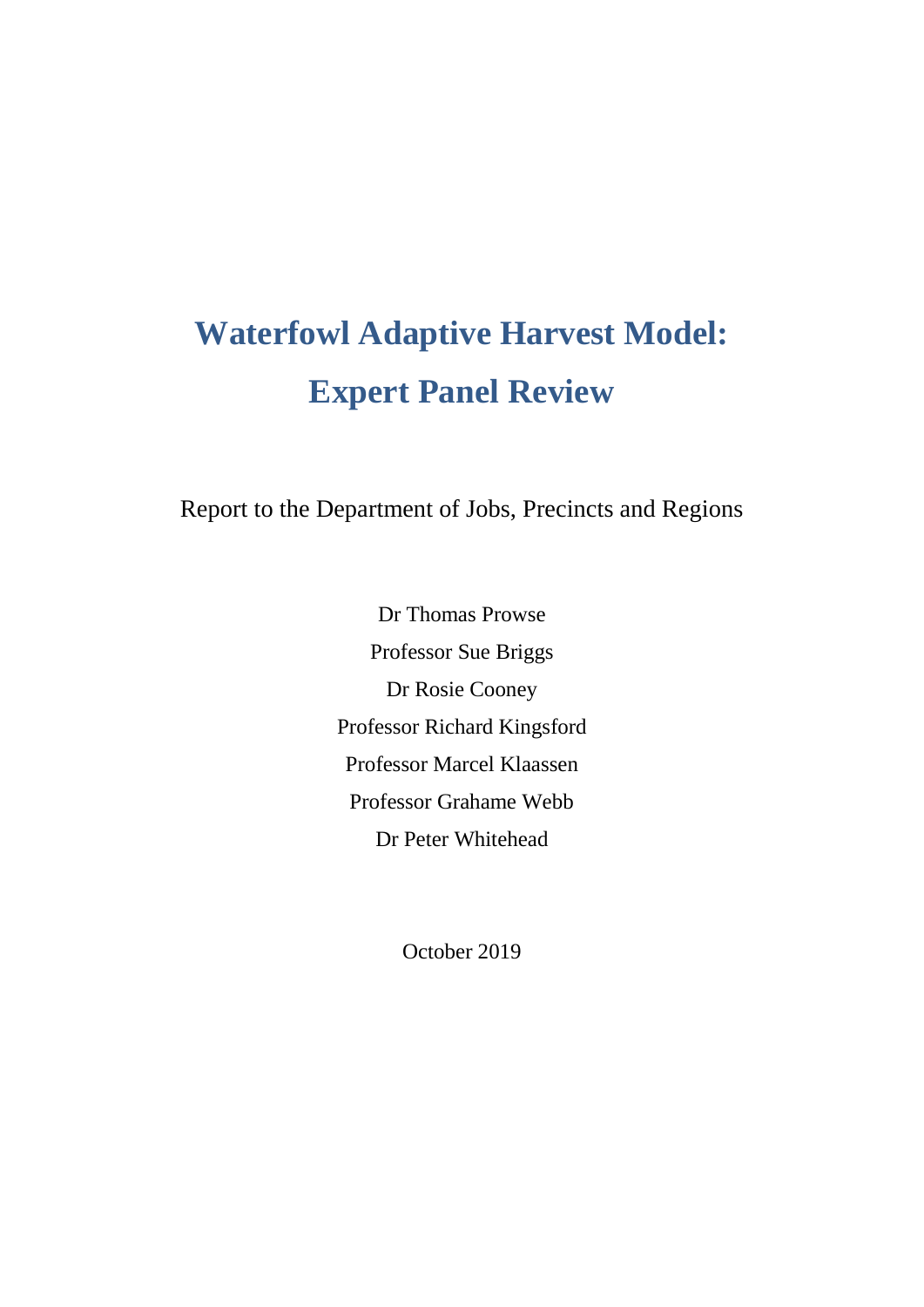#### **EXECUTIVE SUMMARY**

In July 2019, an Expert Scientific Panel was convened to review the proposed approach to adaptive harvest management for duck hunting in Victoria.

The panel agreed that harvest management models can provide key benefits by reducing uncertainties for hunters and other stakeholders, and that the suggested population monitoring and modelling framework is theoretically sound and appropriate.

However, given the modelling proposed requires additional survey effort, the panel recommends that a desktop study should be conducted initially to:

- (1) review available datasets relevant to waterfowl in Victoria and adjacent areas, and identify data deficiencies;
- (2) identify survey designs required to estimate the abundance of game duck species with given accuracy and precision; and
- (3) undertake modelling of waterfowl relative abundance using historical datasets.

Further, the panel highlights that it will be essential to have strong stakeholder understanding and support for the establishment of an adaptive approach to harvest management that incorporates mathematical models.

The panel therefore recommends that:

- (1) a broader harvest management planning framework be developed through a collaborative multi-stakeholder process, within which a conceptual model of waterfowl population dynamics can be discussed and evolved with stakeholders;
- (2) the review of existing datasets, and models developed using existing datasets, should be presented to stakeholders, with examples of how model outputs can be operationalised and embedded within a broader management strategy;
- (3) a simple harvest management framework be adopted initially, to clearly translate waterfowl monitoring and data on rainfall/wetland availability into harvest recommendations; and
- (4) ongoing development of the adaptive harvest model for waterfowl can be pursued simultaneously as a longer-term goal to assist management, noting it will require additional investment in modelling and data collection.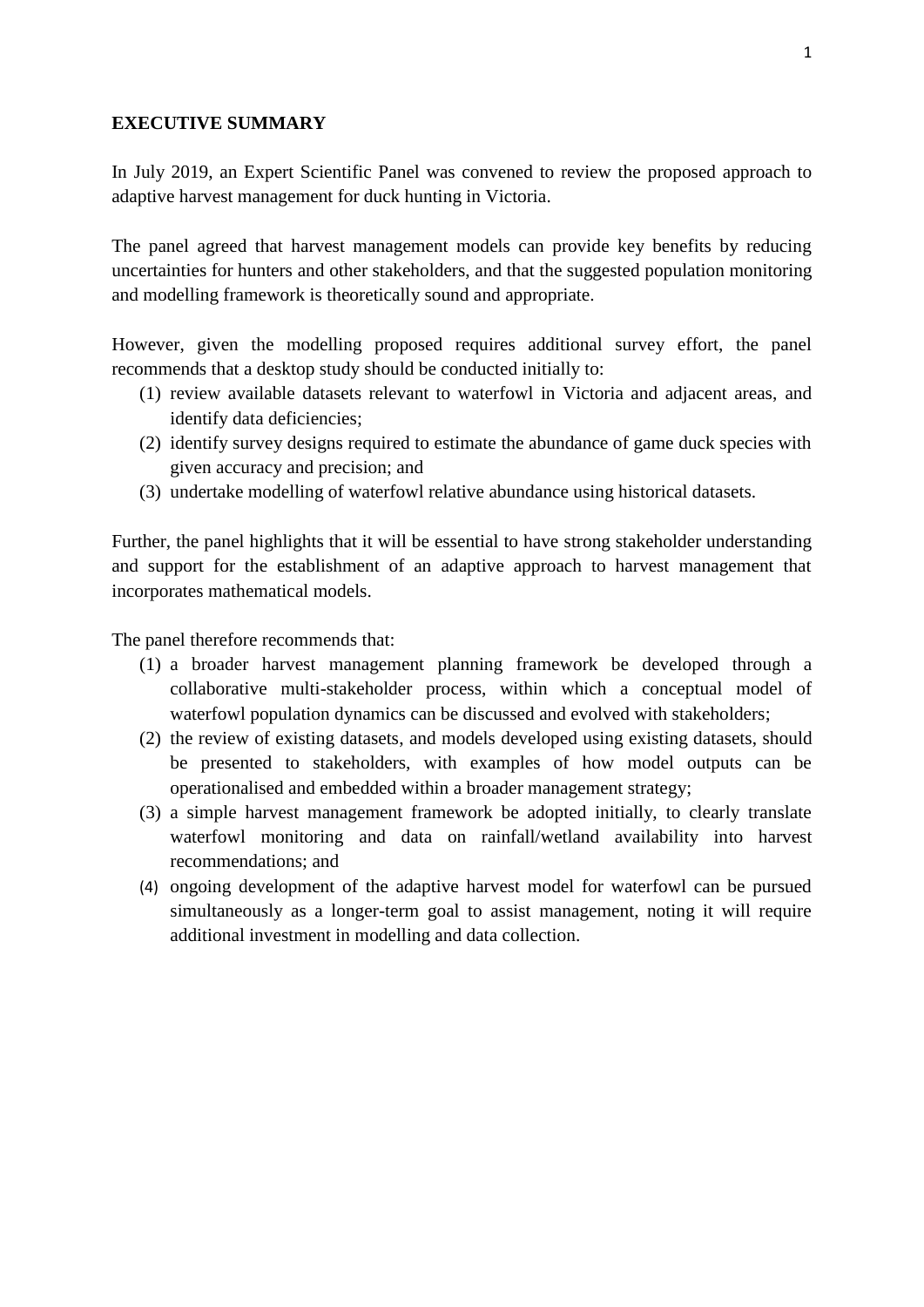#### **PREAMBLE**

Adaptive harvest management attempts to improve our management of wildlife resources through carefully structured learning by doing. The approach acknowledges that our understanding of wild populations will always be imperfect, but with monitoring over time we can better predict the outcome of management interventions and extreme environmental events, and thereby improve management decisions, regardless of knowledge gaps.

When embedded in a robust management framework, mathematical models of populations can be useful tools for learning about and predicting how wildlife populations respond to changing environmental conditions and harvest regulations. The performance of different models can be evaluated over time, by comparing model predictions to real data from wildlife monitoring programs.

Ideally, the models and predictions made using them will improve over time, as the uncertainties associated with the drivers of population dynamics and harvest impacts are uncovered and shrink, increasing confidence in the ability of models to inform harvest regulations.

Victorian Government agencies have been considering for some time the potential role of formal population models in decision-making and enhancing public confidence in regulatory performance. Approximately ten years ago, a panel of scientists was convened to assess whether the approach to sustainable waterfowl harvesting in Victoria could be improved by a more robust scientific approach, and specifically a harvest management model that could be delivered at minimal cost.

This Scientific Panel recommended an adaptive harvest management approach be adopted, and developed prototype models of the population dynamics of example game species of waterfowl to inform this approach. Monitoring recommendations and simulation studies using the prototype models were provided in a report published in 2010 (Ramsey et al. 2010; hereafter "the 2010 report").

However, the modelling approach recommended by the 2010 report was never implemented. Given this, the recommendations of the 2010 report were reviewed and revised in 2017 (Ramsey et al. 2017; hereafter "the 2017 report"). The latter report sought to identify a suitable modelling approach and the minimum monitoring requirements that would be needed to support an expanded adaptive harvest management program for waterfowl in Victoria and possibly other states (New South Wales, South Australia and Tasmania).

In July 2019, an Expert Scientific Panel (hereafter "the panel") was convened by the Department of Jobs, Precincts and Regions to review the approach proposed in 2017 to adaptive harvest management for duck hunting in Victoria.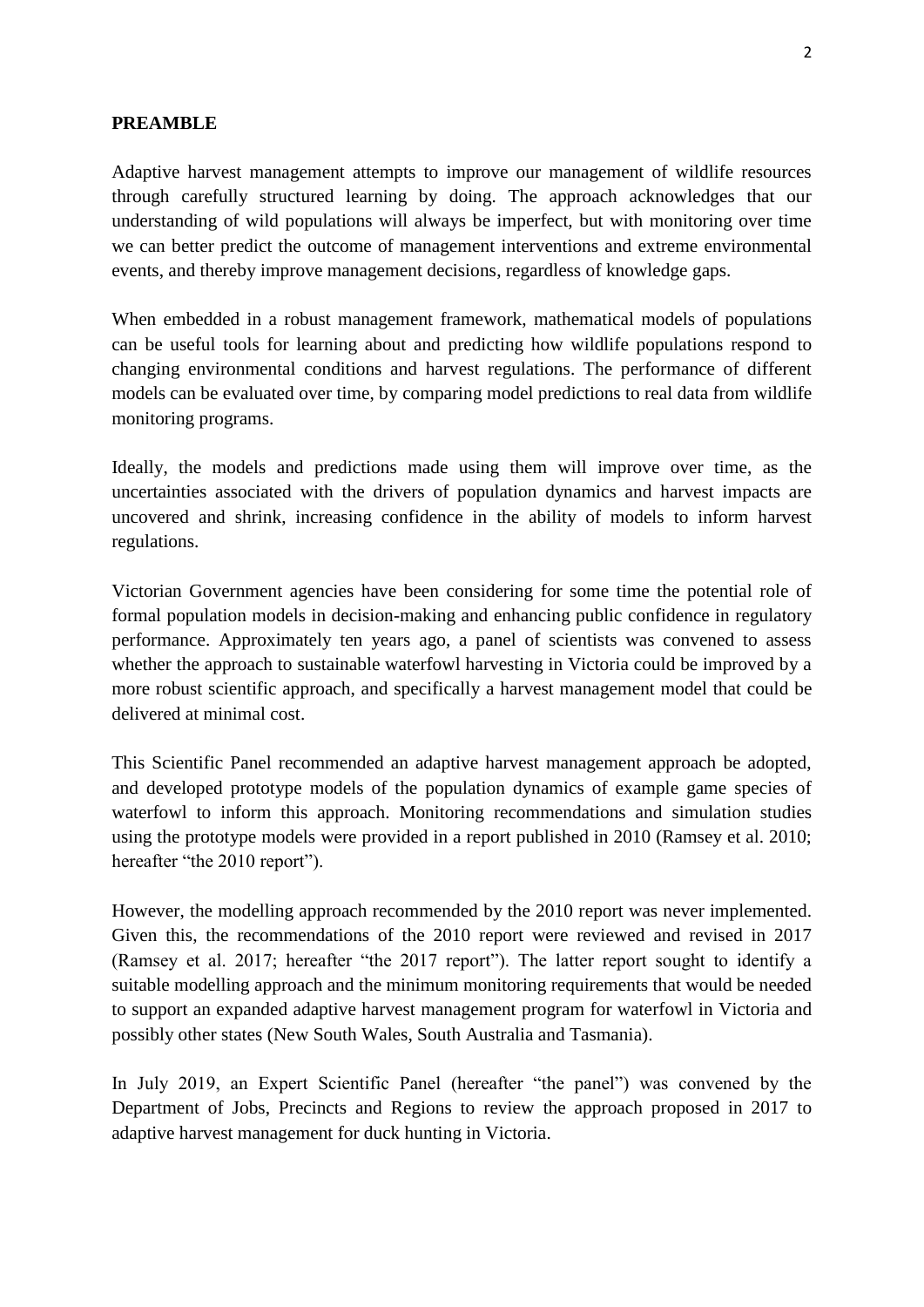**The panel was asked to respond to the following Terms of Reference:**

- **(a) consider the original model prepared in 2010**
- **(b) consider the 2017 review of the model and provide advice on whether:**
	- **(i) the review was adequate;**
	- **(ii) the recommendations are sound given the objective; and**
	- **(iii) the model is fit for purpose, noting that resourcing is a constraint;**
- **(c) advise on any gaps/modifications to the revised model and required data inputs.**

The panel was requested to prepare a concise document, with plain-English findings and recommendations addressing the above.

The panel comprised 7 members: Dr Thomas Prowse (Chair), Professor Sue Briggs, Dr Rosie Cooney, Professor Richard Kingsford, Professor Marcel Klaassen, Professor Grahame Webb, and Dr Peter Whitehead; and met three times by remote session (July 11, July 26 and August 19, 2019) as well as conducting extensive discussions by e-mail.

### **PANEL RESPONSE**

#### **(A) Consideration of the original model prepared in 2010**

The prototype models in the 2010 report consisted of age-structured, spatial population models for two example waterfowl species, the Grey Teal and the Australian Wood Duck. These models used a mixture of data and expert opinion to parameterise mathematical functions governing how the birth, death and dispersal rates of these species are expected to respond to climate, wetland availability, waterfowl density, and harvesting.

The models were deterministic, meaning that any given set of inputs (i.e., starting values, parameters and environmental drivers) would always produce the same simulated population trajectories. As such, the models assumed that there was no uncertainty about the way in which waterfowl populations would respond to environmental variation. Uncertainty about key mechanisms (i.e., the impact of waterfowl density on survival and fertility rates, and the movement of waterfowl between wetlands) was considered by developing candidate models with no, weak or strong density-dependent and dispersal effects.

Using the prototype models, the 2010 report presented simulation results showing how the population size of the two waterfowl species would be expected to respond to zero harvesting or an annual 20% proportional harvest over a 50-year time period. However, the authors noted that the results of the simulation studies should be interpreted with caution because the model parameterisation was incomplete.

The 2010 report proposed that such models could be used within an adaptive harvest management framework, if they were updated annually based on wetland area, estimated waterfowl abundance, and projected rainfall. The report suggested that over time the models with the greatest predictive accuracy could be identified by comparing model predictions to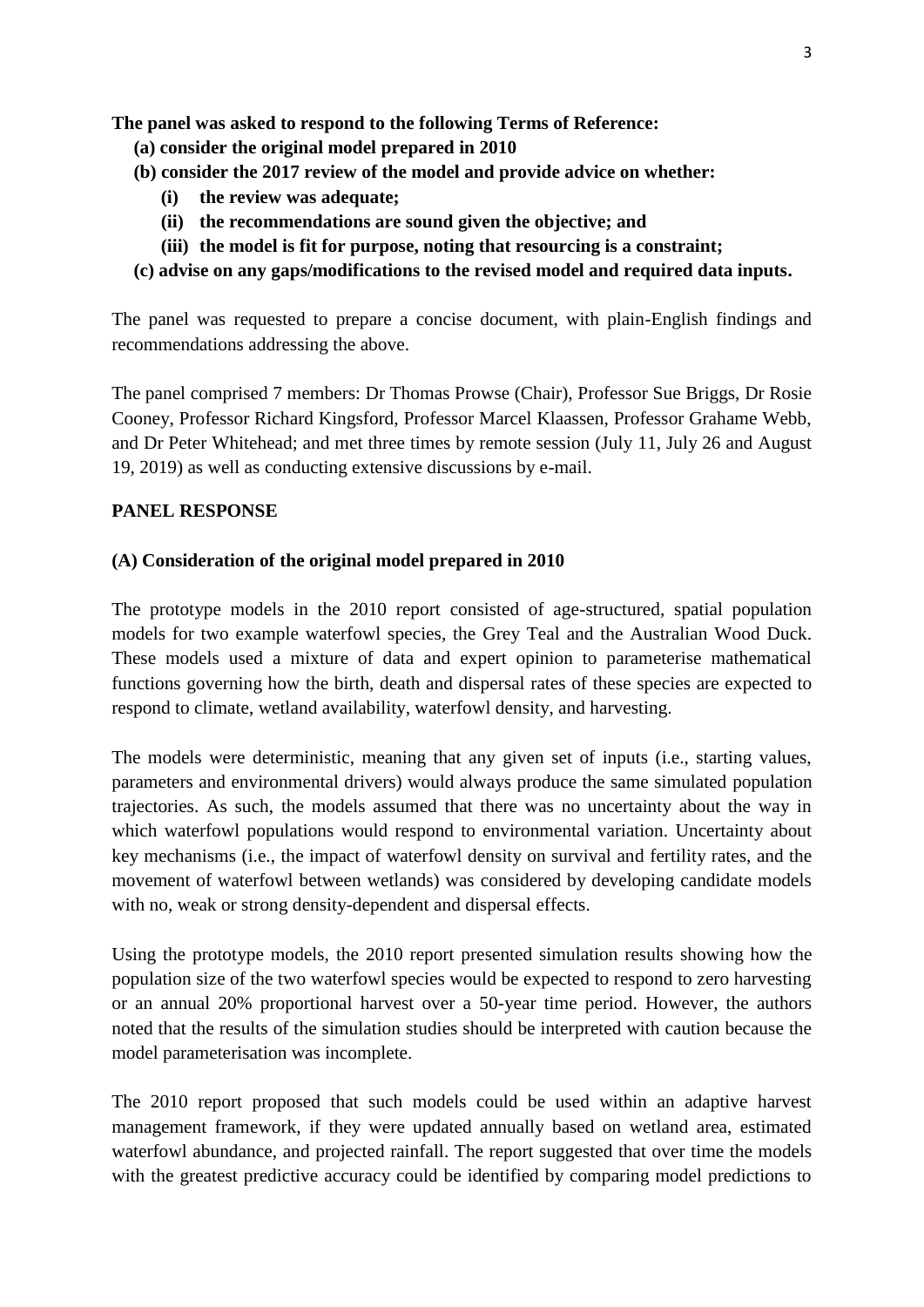real data, and given more weight when setting harvest regulations. However, no validation of the 2010 models was attempted; the predicted response of the two waterfowl species to environmental variation and harvest was never tested against real data.

The panel noted that the prototype models in the 2010 report required the estimation of numerous parameters, and may therefore be of more use for scenario testing (e.g., testing different harvest strategies by desktop simulation) rather than for predicting population responses. The panel also noted that some aspects of the 2010 report (such as simulationbased optimisation of harvest strategies given context-specific constraints) are relevant to the model proposed in the 2017 report.

### **(B) Consideration of the 2017 review and the model proposed**

The panel considered the 2017 report in its entirety. Below we address part (b) of the Terms of Reference in framing the six key recommendations made by the 2017 report.

#### Recommendation 1: Adaptive harvest management framework

The report recommended "triple-loop learning" as a framework for adaptive harvest management of waterfowl, with three annual feedback processes: an update of the harvest model and regulations; a review and update of management objectives and alternative model structures; and a review of stakeholder ownership and governance processes.

The panel noted that triple-loop learning has been discussed in the context of adaptive harvest management of waterfowl in North America, but that the merits of such an approach are yet to be demonstrated. The processes required for triple-loop learning were unclear to the panel, and likely to be unclear to others, which could reinforce the divide between regulators and stakeholders.

Finally, the panel considers that a full annual review of the objectives of the adaptive harvest management program for waterfowl is neither feasible nor desirable, though periodic reassessment at considerably longer timescales could well be appropriate.

The panel considered improved stakeholder engagement essential and provides specific recommendations concerning it (see Section C).

### Recommendation 2: A model for duck population dynamics

The 2017 report reviewed existing approaches to adaptive harvest management (AHM) modelling, and methods for stakeholder engagement.

The panel considers the review of AHM modelling approaches, and of the technical challenges involved in modelling populations, was adequate and thorough for population models that attempt to simulate the absolute or true abundance of wildlife.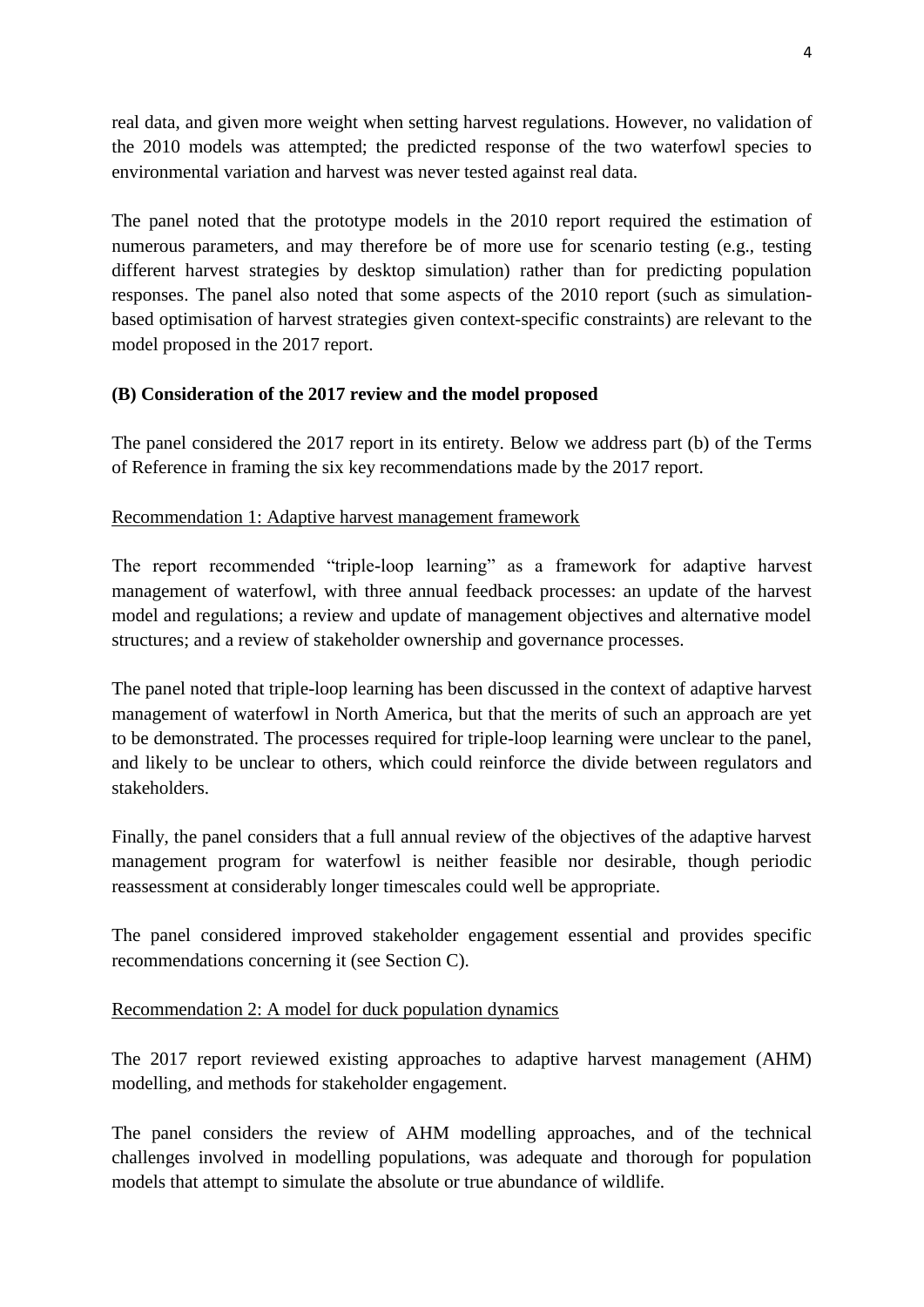However, the panel also noted that sound, science-based harvest management does not necessarily require knowledge of absolute population abundance, but does require a reliable (highly precise) measure of relative abundance to inform choice of harvest management measures.

The 2017 report proposed a general state–space modelling framework for modelling waterfowl populations subject to environmental variability and harvesting. The panel noted that this approach in the 2017 report differed from that taken by the 2010 report in three primary ways:

- (1) The model (or a set of candidate models) would be developed using time-series data on waterfowl abundance from monitoring programs. Such models are likely to have better predictive capacity than the first-principles models developed in the 2010 report.
- (2) The 'unstructured' state-space models proposed in the 2017 report are simpler (require fewer parameters) than the models proposed in the 2010 report, and would model the population growth rate of waterfowl (rate of increase, *r*) as a function of environmental variables and/or harvest pressure.
- (3) The state-space modelling framework proposed in 2017 allows uncertainties to be fully explored. The approach explicitly acknowledges process uncertainty (i.e., uncertainty in our understanding of the mechanisms driving population size changes each year) and observational uncertainty (i.e., uncertainty in the true number of waterfowl per sampling unit). The latter uncertainty contains possible elements of inaccuracy (e.g., some individuals are not counted or counts are inflated) and statistical error (e.g., precision will be low if there is high variation in the counts obtained between different sampling units). Since these uncertainties would be incorporated during the modelfitting process, predictions from the models would consist of estimates of waterfowl abundance along with appropriate uncertainty bounds around those estimates.

The panel considered that the state-space modelling approach proposed in the 2017 report is theoretically sound and appropriate.

The unstructured model proposed as a starting point should be relatively straightforward to explain to stakeholders, at least conceptually. Importantly, this modelling approach is readily updateable (as new data become available) and could be extended to more complex age- or sex-structured formulations (if required, and if new data were collected).

However, the panel also noted that:

- (1) No state-space modelling of Victorian waterfowl populations has yet been done, so the models need to be developed and validated before they could be used to inform an adaptive harvest management program;
- (2) Although the proposed modelling approach allows structural, process and some observational uncertainties to be considered appropriately, the contribution of these uncertainties to prediction reliability still needs to be evaluated once the model(s) are developed;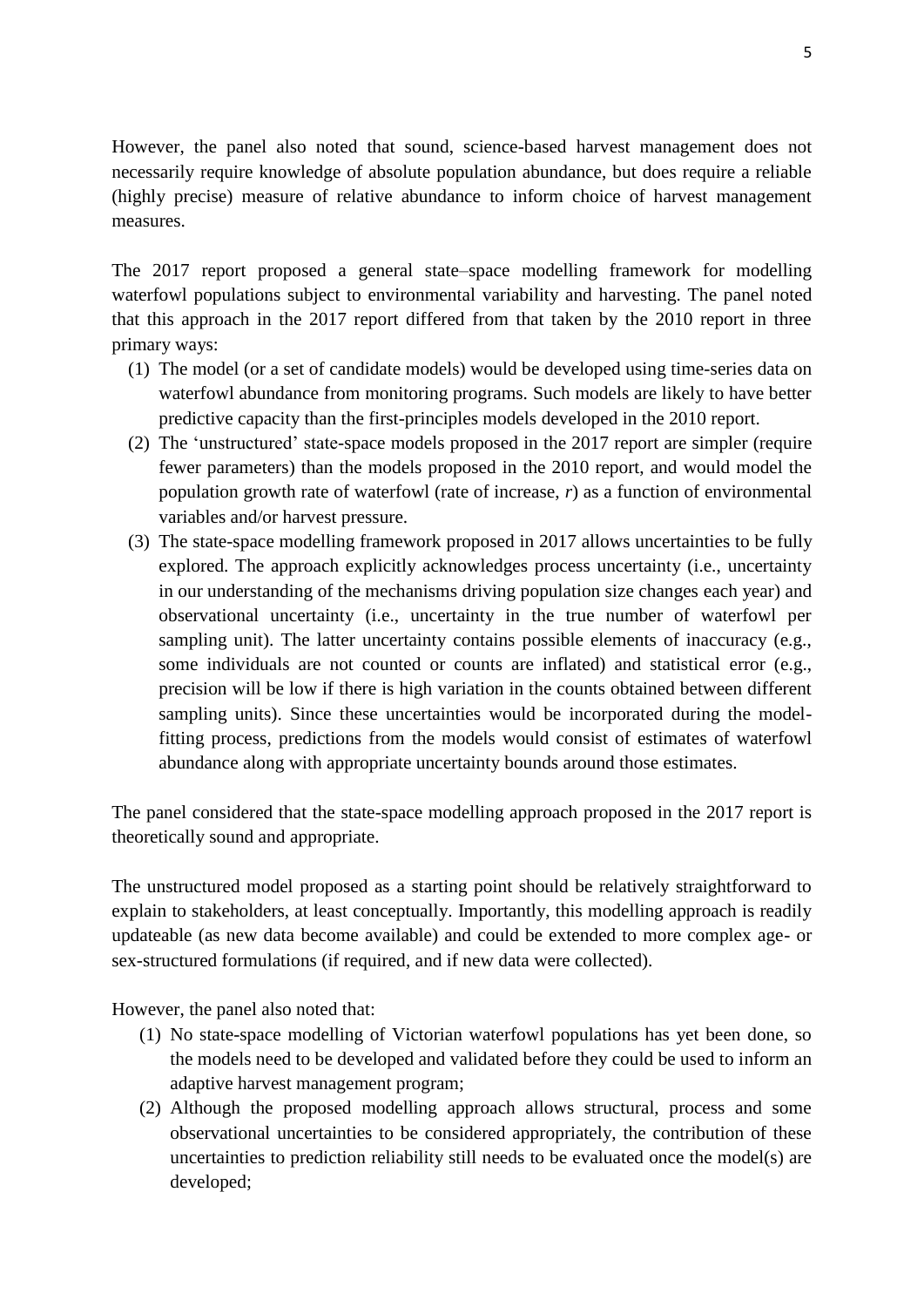- (3) Environmental variables (e.g., rainfall, wetland availability) that are widely accepted by regulators and hunters as being major influences on duck numbers and densities (through breeding, survival and habitat availability in dry times) should be given a more explicit treatment to make it clear to stakeholders what environmental drivers are likely to be important;
- (4) It is unclear from the report whether multiple species-specific models, or a single multi-species model, are planned; and
- (5) The 2017 report also identified minimum data requirements for developing models which involves additional monitoring effort (see below). If this approach is taken, there will be a significant lag between the data collection and modelling phases.

The panel recommends:

- (i) that all existing datasets be collated first, and be used for fitting models for individual duck species in Victoria, and possibly for regions outside Victoria, where possible; and
- (ii) a transition period during which harvest regulations are set using a decision matrix approach, to allow time for the model development and validation (see Section C below).

#### Recommendation 3: Waterfowl monitoring data and a desktop study

The 2017 report recommended that the abundance of game duck species should be estimated in October of each year within a set of predefined bioclimatic regions, which would require suitable monitoring data for each region.

To achieve this, the report proposed simultaneous ground counts and aerial (fixed-wing and helicopter) surveys should be conducted at a subset of wetlands to determine visibility correction factors for different survey methods, which could then be used to correct survey counts upwards to estimate absolute abundance at that wetland.

Finally, a desktop study was proposed to:

- (1) identify the optimal combination of aerial (fixed-wing and/or helicopter) and groundbased surveys that would be required to provide estimates of waterfowl abundance in different sub-regions; and
- (2) examine the utility of existing survey data sources (e.g., the Eastern Australian Aerial Waterfowl Count, additional aerial transects, and citizen science bird surveys) for minimising the amount of extra survey effort required in each region.

The panel considers that a desktop study to examine optimal survey design to estimate the abundance of game duck species with given accuracy and precision is warranted.

However, we also suggest that, before funding is committed for additional survey effort, this study should be expanded to: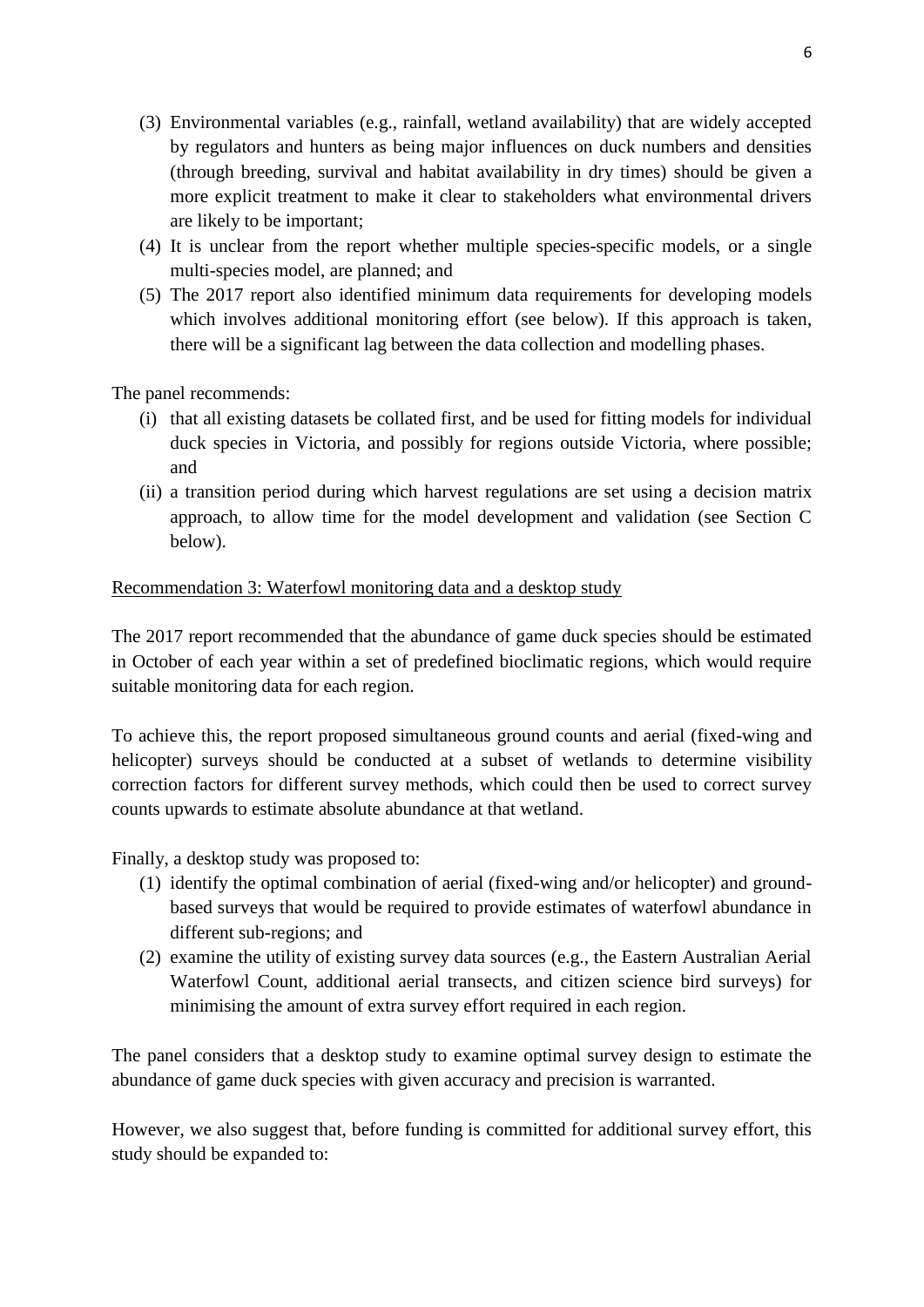- (1) Conduct a thorough data audit of all relevant and available data on waterfowl for Victoria and adjacent regions in South Australia and New South Wales, including the possibility of additional waterfowl monitoring data for the River Murray and for other parts of Victoria through the Murray-Darling Basin Authority, along with data available from BirdLife Australia and catch-per-unit-effort (i.e., hunter CPUE) data.
- (2) Investigate harvest offtake and harvest regulations used by adaptive harvest management programs for similar species elsewhere, such as for waterfowl in North America;
- (3) Examine the relationship between bag sizes/season lengths and harvest numbers, which could be achieved by an analysis of the data from the Victorian mail/telephone surveys of hunters, and could inform simulation modelling of impact of different harvest regulations;
- (4) Fit models for sample species/regions using available data, and explore the sensitivity of model predictions to structural and parameter uncertainties;
- (5) Use simulation studies to:
	- (a) test different monitoring regimes to demonstrate how the various proposed improvements in accuracy and precision of inputs individually and collectively affect predictions and levels of uncertainty; and
	- (b) show how varying waterfowl management settings within presently accepted bounds (and plausible additions) influence predicted population responses given other sources of uncertainty;
- (6) Illustrate, with quantitative examples, how model predictions can be used in conjunction with other existing and proposed information to improve decisionmaking;
- (7) Indicate how stakeholders can participate in understanding and assisting the analyses, and in framing recommendations to decision-makers, and why this level of participation is expected to reduce contention; and
- (8) Suggest indicative costings for the various enhancements (e.g., additional data collection), so that decision-makers can make properly informed judgements.

The panel recognises that currently available data may not be sufficient for fitting state-space models, and that a simpler population modelling approach might be required. However, developing models of waterfowl relative abundance from existing data would speed up the modelling process (rather than a significant lag before a new monitoring time-series becomes available for analysis), and help establish and demonstrate the utility of the approach to stakeholders.

As part of this process, it would become clearer whether there are data deficiencies, including unsurveyed regions where additional monitoring might be needed. Further, modelling using historical datasets would allow consideration of the strength of the relationships between waterfowl abundance indices and environmental variables (rainfall, wetland availability). Sensitivity analyses could also be conducted on these models to identify the most important parameters to focus further research.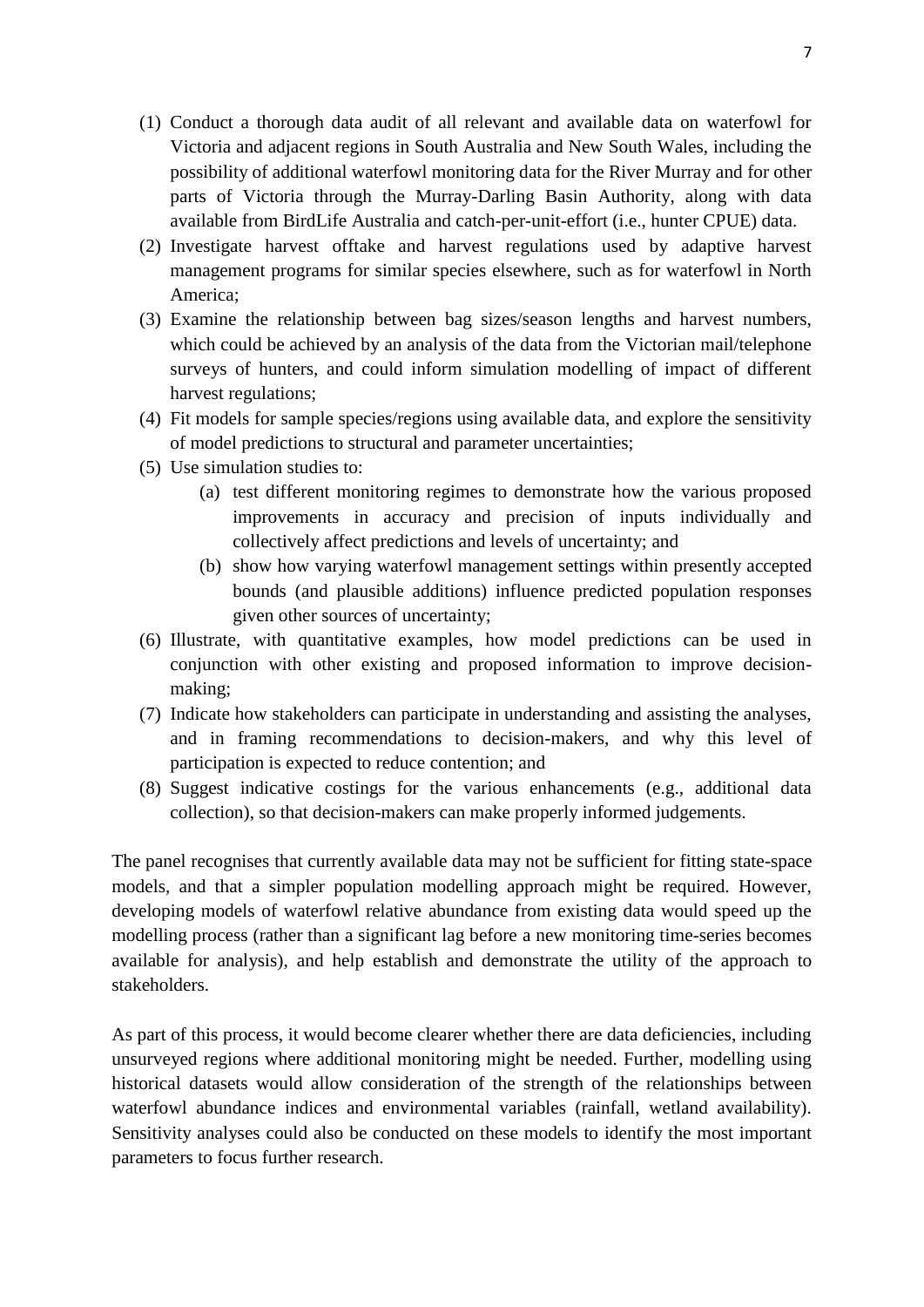#### Recommendation 4. Water occurrence data

The 2017 report recommended that accurate maps of water availability be assembled from satellite imagery annually to estimate wetland area/shoreline length available for breeding by ducks, along with surrogates of water availability (e.g., the standardised precipitation evapotranspiration index).

The panel agrees that water availability/wetland area is a critical driver of waterfowl population dynamics, and that these temporal and spatial data should be collated and their usefulness for explaining waterfowl population growth rates explored.

### Recommendation 5. Harvest data

The 2017 report considered that current arrangements for estimating harvest offtake for the game species of ducks in Victoria using telephone surveys were adequate for the purposes of adaptive harvest management, but also recommended that:

- (1) additional data are required on the harvest regulations that were in operation during the years when telephone surveys were implemented, to identify relationships between regulations and offtake, which would assist with model predictions and simulation studies;
- (2) telephone surveys should be implemented in both NSW and South Australia to provide a representative sample for estimating the size of the harvest; and
- (3) further work should be conducted to estimate reporting biases (i.e. over- or underreporting of harvest numbers) inherent in the telephone surveys.

The panel supports the first point and, as detailed above, recommends that an analysis of the impact of harvest regulations on harvest offtake should be conducted as part of the desktop study.

However, the panel considers that additional surveys in the other states and information on reporting biases are not essential. Co-ordinating telephone surveys in NSW and South Australia could prove logistically difficult, given wildlife management is the responsibility of the different state jurisdictions.

Expert opinion could be used to consider/estimate reporting biases that might affect the Victorian situation, and this information could be incorporated within the context of sensitivity analyses (i.e., the impact of varying these parameters could be considered through simulation modelling).

Recommendation 6. Additional data required to increase predictive power of adaptive harvest management models

The 2017 report recommended more information on age/sex structure and dispersal could improve the predictive accuracy of population models, and specifically that: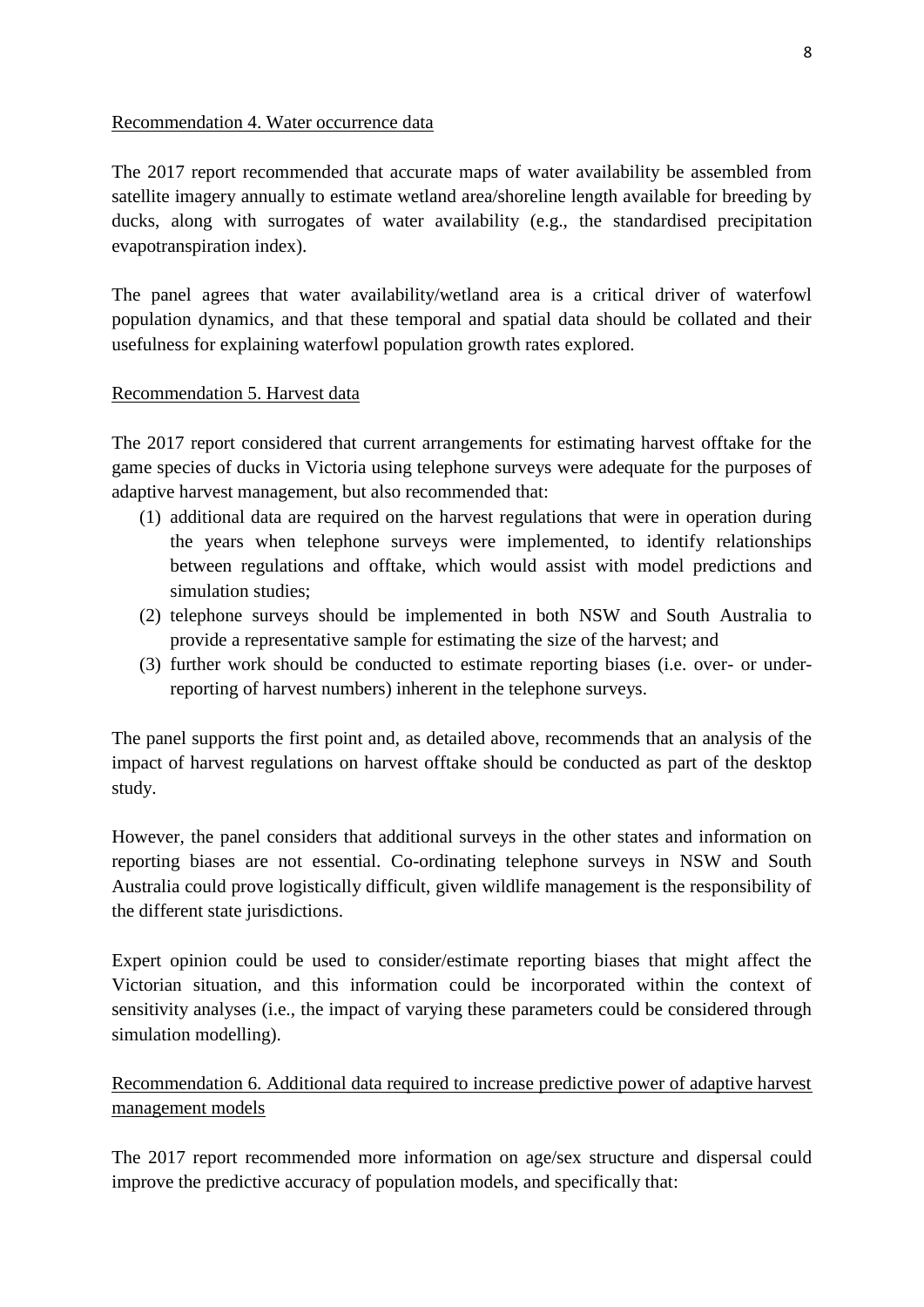- (1) a new harvest bag survey be designed to provide unbiased and precise estimates of age ratios for each of the game species within bioclimatic regions; and
- (2) satellite/GPS telemetry be conducted for individual ducks, for estimating age- and sex-specific survival rates as well as movement between each of the bioclimatic zones, potentially supplemented by duck-banding programs.

The panel considers that these additional data may not be required (or feasible) for informing the development of the adaptive harvest management models.

Ageing of most species of ducks beyond the early juvenile stage, and notably after their first full flight-feather moult (i.e., at approximately 1 year of age), is difficult. Although a sophisticated harvest bag survey could provide some information on the ratio of first year to adult birds (and thus on annual recruitment), this age information is unlikely to have a strong influence on population dynamics, because ducks reproduce in their first year of life.

Although telemetry data would produce useful information on the dispersal of waterfowl across the landscape (potentially including the redistribution of populations in response to environmental conditions, and interstate movements), it is unlikely that such studies would be sufficient to estimate mortality rates and to parameterise the dispersal matrices required to specify species-specific probabilities of dispersal between individual wetlands.

Banding studies are unlikely to be useful for providing mortality data on waterfowl because the recovery rates of banded ducks are typically very low. The effort required for comprehensive, long-term banding studies may be prohibitive.

## **(C) GAPS/MODIFICATIONS TO THE PROPOSED APPROACH**

The panel agrees that harvest management models can provide key benefits by reducing uncertainties for both hunters and other stakeholders. However, the benefits of an adaptive harvest management model, over and above the current framework for setting harvest regulations, may not be clear to stakeholders. The panel therefore recommends the following approach to developing the adaptive harvest management framework and models.

It is essential to have strong stakeholder understanding and support for the establishment of a sound, transparent, science-based and adaptive approach to harvest management. This is a key lesson from experiences with adaptive harvest management in the USA and Europe, and from wildlife management more broadly. It is therefore critical that stakeholders understand the potential of mathematical modelling to reduce uncertainties about waterfowl management (Fig. 1), and that they contribute to a conceptual model of waterfowl population dynamics and its evolution over time.

The panel agreed that modelling of historical datasets, even where data limitations necessitate modelling of relative abundance (e.g., waterfowl counts per transect segment) rather than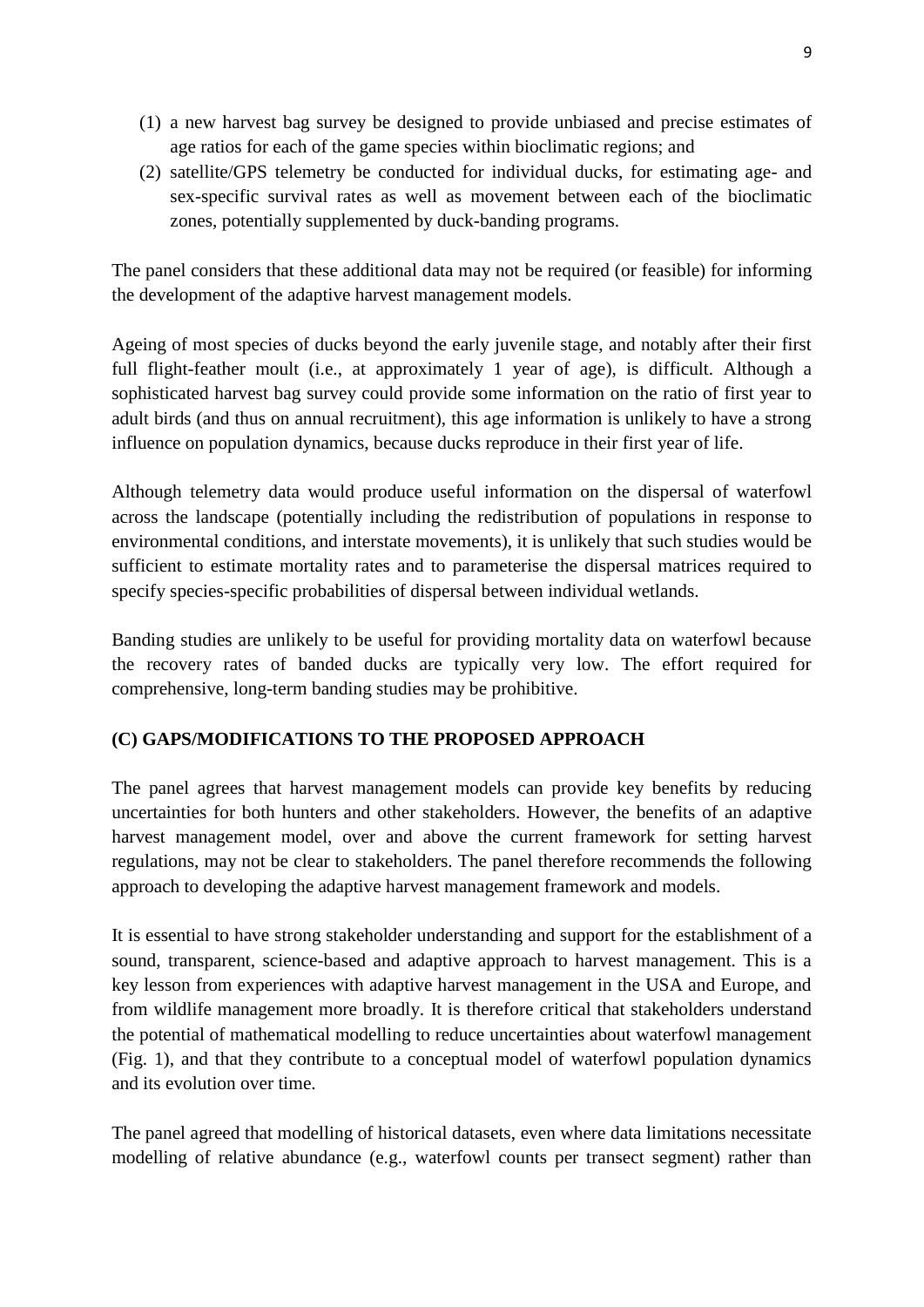absolute abundance, could provide useful and rapid information on waterfowl population dynamics and also be a tool for encouraging stakeholder engagement.

Simple model predictions could be discussed with stakeholders, to facilitate understanding of how models are used, putative environmental drivers are tested, and especially how model predictions can be used in conjunction with other existing and proposed information to enhance decision-making.

Discussing how models can partition environmental and harvest effects on populations, and how they can predict variation in duck populations and densities as a function of rainfall and wetland area (i.e., population abundance trajectories), is the essence of improved engagement.



*Figure 1. A conceptual model of the factors affecting waterbird distribution and abundance.*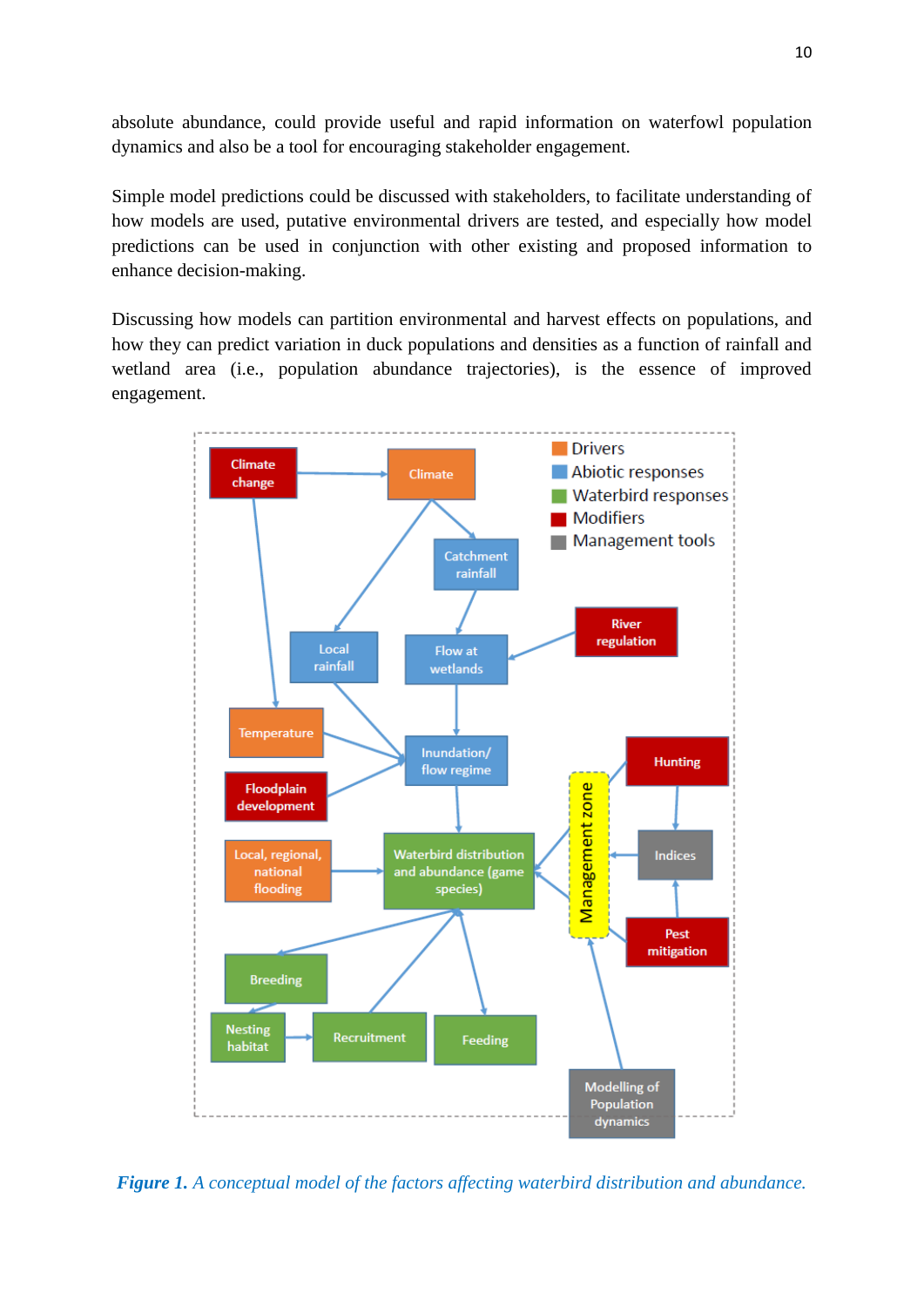To date, little specific information has been provided on how harvest management models will be operationalised and embedded within such a broader strategy, but the Panel views this as an important priority. Development of a comprehensive management plan for game ducks through a consultative process would allow stakeholders to:

- Review, comment on, and contribute to formulating the objectives of harvest management (noting that different stakeholders may legitimately hold different objectives for management);
- Review, comment on and discuss conceptual approaches to linking scientific data to harvest measures;
- Engage as active participants in effective management (e.g., through gathering of relevant information and monitoring data, and advising on important environmental drivers and regions); and
- Participate in determination of an appropriate method to operationalise an adaptive harvest management approach.

On the last point, the panel understands that the authors of the 2017 report considered that the modelling and monitoring system recommended could be used in two ways:

- (1) to identify optimal harvest policies, using simulation studies and by testing the performance of a set of adaptive harvest policies; and
- (2) to generate one-year-ahead predictions of waterfowl population size, under different harvest regulations and environmental scenarios.

It is currently unclear how these two potential outputs would be translated into harvest regulations each year that specify bag limits and harvest season lengths, and potentially close certain wetlands or all wetlands to harvesting in some years.

Further, given no data-driven models have yet been produced, the predictive performance of any modelling is still unknown. Therefore, consideration should be given to a simple, transparent process for setting harvest regulations which could then be modified or augmented to include modelling results as appropriate at a later date.

Given the constraints in currently available scientific information, the panel therefore recommends that, in the short-term, appropriate and adequate information for management can be generated by a conceptually simple and defensible harvest management framework which combines appropriate measures of spring wetland abundance/rainfall, summer abundance/rainfall, and available waterbird monitoring data to annually generate an abundance ranking for the coming season.

This could take a range of forms, such as a "traffic light" system reflecting risk levels (i.e. red light = Low abundance/High risk; orange = Medium abundance/Medium risk; Green light = High abundance/Low risk). The number of abundance/risk levels could be extended as appropriate, and this categorisation could be linked to appropriate management measures.